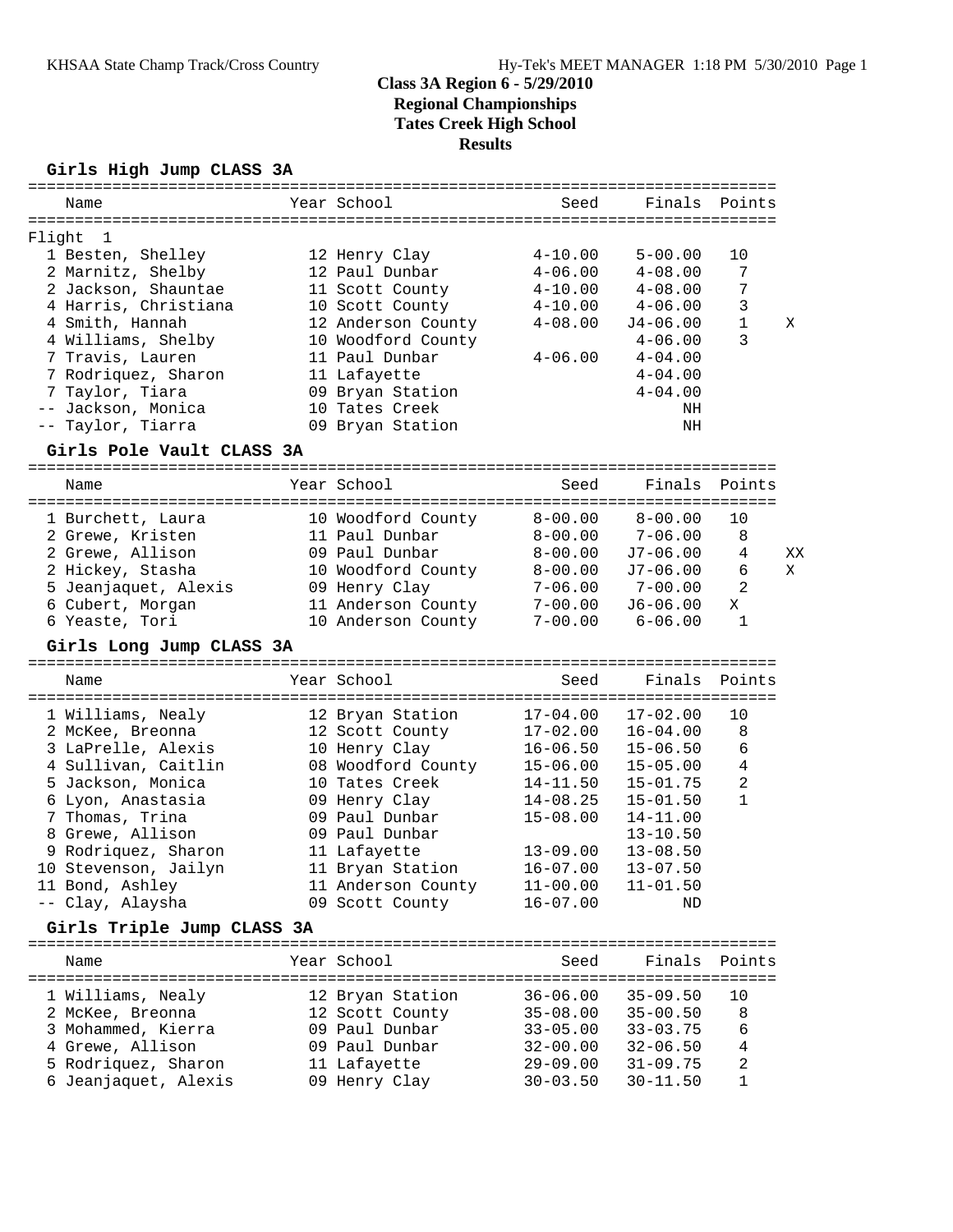## **Class 3A Region 6 - 5/29/2010 Regional Championships Tates Creek High School**

#### **Results**

### **....Girls Triple Jump CLASS 3A**

| 7 Sullivan, Caitlin | 08 Woodford County | $31 - 11.00$ $30 - 09.00$ |
|---------------------|--------------------|---------------------------|
| 8 Stevenson, Jailyn | 11 Bryan Station   | $30 - 08.50$ $29 - 00.75$ |
| 9 Smith, Hannah     | 12 Anderson County | $29 - 02.50$ $27 - 06.75$ |

#### **Girls Shot Put CLASS 3A**

================================================================================

| Year School        | Seed                       | Finals       | Points |
|--------------------|----------------------------|--------------|--------|
| 11 Paul Dunbar     | $32 - 06.00$               | $34 - 11.50$ | 10     |
| 10 Woodford County | $28 - 05.50$               | $27 - 07.00$ | 8      |
| 09 Bryan Station   | $27 - 07.50$               | $27 - 02.50$ | 6      |
| 10 Tates Creek     | $30 - 00.00$               | $27 - 01.50$ | 4      |
| 09 Bryan Station   | $28 - 05.00$               | $26 - 07.50$ | 2      |
| 10 Woodford County | $26 - 03.00$               | $25 - 01.00$ |        |
| 10 Tates Creek     | $26 - 04.00$               | $24 - 03.50$ |        |
| 11 Lafayette       | $24 - 09.00$               | $23 - 05.50$ |        |
| 12 Anderson County | $26 - 08.00$               | $23 - 01.00$ |        |
| 10 Henry Clay      | $23 - 04.00$               | $22 - 07.00$ |        |
| 12 Paul Dunbar     | $20 - 01.00$               | $21 - 08.50$ |        |
| 10 Anderson County | $22 - 11.50$               | $20 - 10.00$ |        |
| 09 Henry Clay      | $22 - 10.00$               | $20 - 09.50$ |        |
| 09 Lafayette       | $20 - 11.00$               | $19 - 11.00$ |        |
| 12 Scott County    | $21 - 04.00$               | $18 - 05.00$ |        |
|                    | ========================== |              |        |

#### **Girls Discus Throw CLASS 3A**

================================================================================ Name The Year School Seed Finals Points ================================================================================ 1 Stewart, Carynn 09 Bryan Station 93-10 95-04 10 2 Guy, Sierra 11 Paul Dunbar 90-00 86-06 8 3 Carpenter, Hannah 10 Woodford County 85-09 83-04 6 4 Stone, Heather 10 Bryan Station 82-04 J83-03 2 80-10 4 Oliver, Bailee 12 Anderson County 90-09 83-03 4 83-0 6 Padgett, Kelsey 10 Woodford County 74-11 71-11 1 7 Herron, Reecie 10 Tates Creek 71-02 69-09 8 Brown, Taelor 09 Tates Creek 58-09 58-05 9 Jeffries, Britteny 11 Lafayette 66-02 57-10 10 Nelson, Laura 10 Henry Clay 62-11 55-10 11 Damron, Kimberly 10 Anderson County 60-09 54-03 12 Jakobi, Mikali 09 Henry Clay 50-11 40-02

#### **Boys High Jump CLASS 3A**

| Name              | Year School        | Seed        | Finals      | Points |          |  |
|-------------------|--------------------|-------------|-------------|--------|----------|--|
| 1 Ratliff, Ryan   | 11 Anderson County | $6 - 07.00$ | $J6-06.00$  | 6      | XXXX     |  |
| 1 Johnson, Lamont | 11 Paul Dunbar     | $6 - 01.00$ | J6-06.00    | 8      | Jump Off |  |
| 1 Sloan, Jordan   | 12 Anderson County | $6 - 06.00$ | $6 - 06.00$ | 10     | Jump Off |  |
| 4 Carney, James   | 12 Woodford County | $6 - 02.00$ | $6 - 00.00$ | 4      |          |  |
| 5 Barber, Cameron | 12 Lafayette       | $5 - 08.00$ | $J5-08.00$  | XX     |          |  |
| 5 Pressley, Myles | 10 Paul Dunbar     | $6 - 00.00$ | $5 - 08.00$ | 1.50 X |          |  |
| 5 Duncan, Tre     | 10 Bryan Station   | $5 - 10.00$ | $5 - 08.00$ | 1.50 X |          |  |
| 8 Jackson, Jordan | 12 Tates Creek     | $5 - 04.00$ | $J5-06.00$  | XX     |          |  |
| 8 Garcia, Cody    | 12 Tates Creek     | $5 - 04.00$ | $5 - 06.00$ |        |          |  |
|                   |                    |             |             |        |          |  |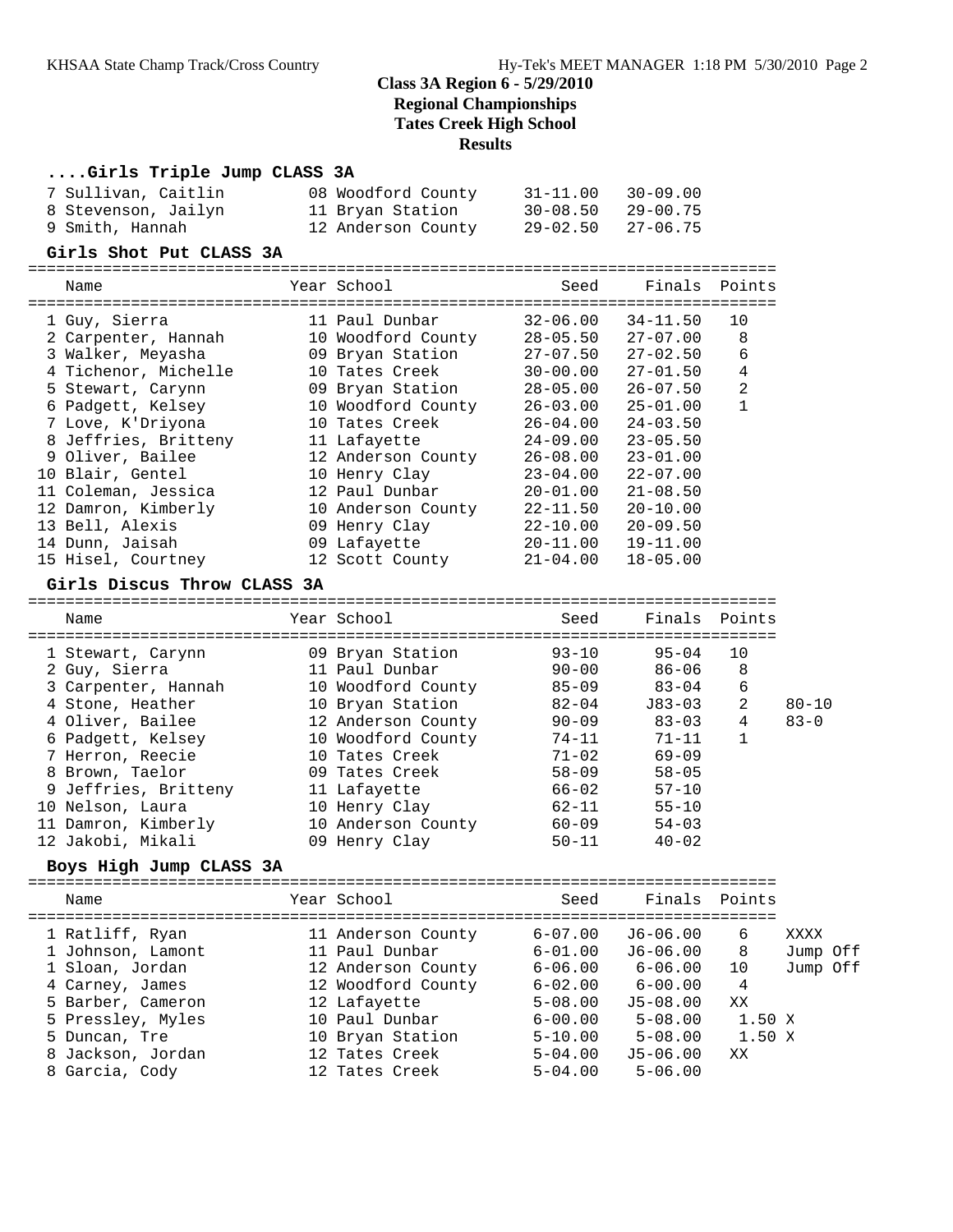### **Class 3A Region 6 - 5/29/2010**

**Regional Championships**

**Tates Creek High School**

**Results**

| Boys High Jump CLASS 3A   |                    |                             |               |                       |           |
|---------------------------|--------------------|-----------------------------|---------------|-----------------------|-----------|
| -- Ford, Avery            | 10 Scott County    | $5 - 06.00$                 | ΝH            |                       |           |
| Boys Pole Vault CLASS 3A  |                    |                             |               |                       |           |
| Name                      | Year School        | Seed                        | Finals        | Points                |           |
| 1 Brown, Patrick          | 11 Woodford County | $11 - 06.00$                | $11 - 09.00$  | 10                    |           |
| 2 Huster, Eric            | 11 Woodford County | $11 - 00.00$                | $11 - 06.00$  | 8                     |           |
| 3 Salyers, Donoven        | 09 Scott County    | $10 - 06.00$                | $J10-06.00$   | 4                     | Χ         |
| 3 Garcia, Cody            | 12 Tates Creek     | $11 - 00.00$                | $J10-06.00$   | 2                     | XX        |
| 3 Mink, Brandon           | 11 Paul Dunbar     | $10 - 00.00$                | $10 - 06.00$  | 6                     |           |
| 6 Banks, Darrell          | 10 Henry Clay      | $10 - 06.00$                | $9 - 06.00$   | $\mathbf{1}$          | XX        |
| 6 Reihmer, Joel           | 11 Scott County    | $9 - 06.00$                 | $J9-06.00$    | XXX                   |           |
| 8 Drummer, David          | 11 Anderson County | $9 - 06.00$                 | $9 - 00.00$   |                       |           |
| -- Wood, Tyler            | 11 Paul Dunbar     | $11 - 00.00$                | ΝH            |                       |           |
| Boys Long Jump CLASS 3A   |                    |                             |               |                       |           |
| Name                      | Year School        | Seed                        | Finals        | Points                |           |
| 1 Hellard, James          | 12 Henry Clay      | $21 - 09.50$                | $20 - 07.00$  | 10                    |           |
| 2 Duncan, Tre             | 10 Bryan Station   | $20 - 03.50$                | $20 - 03.00$  | 8                     |           |
| 3 Pressley, Myles         | 10 Paul Dunbar     | $21 - 05.00$                | $20 - 00.50$  | 6                     |           |
| 4 Mays, Coree             | 12 Scott County    | $20 - 00.50$                | $19 - 08.00$  | 4                     |           |
| 5 Shaffer, Jake           | 11 Scott County    | $20 - 05.00$                | $19 - 05.50$  | 2                     |           |
| 6 Walker, Reshawn         | 12 Bryan Station   | $21 - 09.00$                | $19 - 03.00$  | $\mathbf 1$           | $19 - 3$  |
| 6 Bassoni, Josh           | 11 Tates Creek     | $21 - 01.00$                | $J19-03.00$   | $19 - 0$              |           |
| 8 Ratliff, Ryan           | 11 Anderson County | $19 - 09.50$                | $J19-01.50$   | $18 - 8$              |           |
| 8 Johnson, Branden        | 12 Henry Clay      |                             | $19 - 01.50$  | $18 - 11$             |           |
| 10 Stringer, Grant        | 12 Paul Dunbar     | $18 - 03.00$                | $18 - 06.00$  |                       |           |
| 11 Morgan, Ross           | 12 Anderson County | $17 - 09.50$                | $17 - 07.50$  |                       |           |
| 12 Poulter, Spencer       | 09 Lafayette       | $16 - 02.00$                | $14 - 10.00$  |                       |           |
| Boys Triple Jump CLASS 3A |                    |                             |               |                       |           |
| Name                      | Year School        | Seed                        | Finals        | Points                |           |
| 1 Duncan, Tre             | 10 Bryan Station   | $42 - 06.50$                | $44 - 02.75$  | 10                    |           |
| 2 Walker, Reshawn         | 12 Bryan Station   | $44 - 04.00$                | $42 - 05.00$  | 8                     |           |
| 3 Shaffer, Jake           | 11 Scott County    | $40 - 04.00$                | $41 - 00.00$  | 6                     |           |
| 4 Jackson, Jordan         | 12 Tates Creek     | $40 - 11.50$                | $40 - 00.50$  | 4                     | $39 - 11$ |
| 4 Johnson, Branden        | 12 Henry Clay      | $38 - 11.00$                | $J40 - 00.50$ | 2                     | $39 - 9$  |
| 6 Evans, Wade             | 11 Paul Dunbar     | $39 - 00.00$                | $39 - 06.50$  | 1                     |           |
| 7 Ford, Avery             | 10 Scott County    | $38 - 06.00$                | $35 - 09.50$  |                       |           |
| 8 Stringer, Stephen       | 12 Paul Dunbar     | $35 - 02.00$                | $33 - 08.00$  |                       |           |
| 9 Morgan, Ross            | 12 Anderson County | $37 - 01.00$                | $33 - 04.75$  |                       |           |
| Boys Shot Put CLASS 3A    |                    |                             |               |                       |           |
| Name                      | Year School        | Seed<br>=================== | Finals        | Points<br>=========== |           |
| 1 Tooley, David           | 11 Paul Dunbar     | $44 - 04.50$                | $48 - 08.50$  | 10                    |           |
| 2 Blackburn, Clarke       | 10 Bryan Station   | $45 - 06.00$                | $44 - 09.50$  | 8                     |           |
| 3 Johnson, Tyrelle        | 12 Henry Clay      | $42 - 07.50$                | $43 - 09.00$  | 6                     |           |